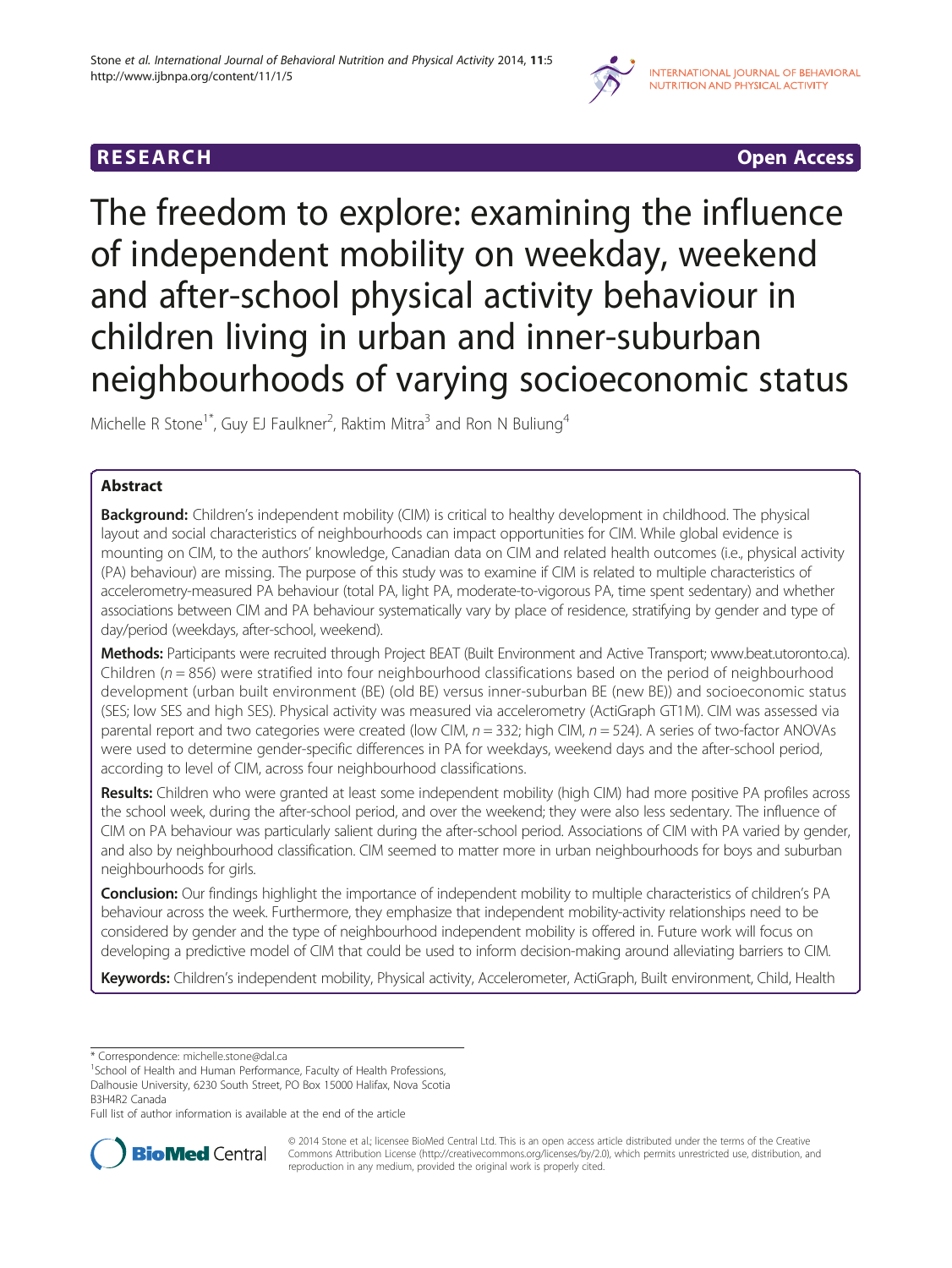## Introduction

Regular physical activity (PA) in childhood is associated with many physical, physiological and mental health benefits [[1\]](#page-8-0). Like other countries, the majority (93%) of Canadian children and youth are not achieving a level of PA necessary to promote and maintain good health [\[2](#page-8-0)]; moreover, they have been failing to do so for quite some time [[3\]](#page-8-0). Recent international comparisons of PA data reveal that Canadian children achieve among the lowest levels of PA [[4\]](#page-8-0). In light of this evidence, it is perhaps not surprising that Canada, like the U.S., is experiencing a childhood obesity health crisis, an issue which recently led to the Public Health Agency of Canada's creation of a federal, provincial and territorial framework on curbing childhood obesity [\(http://www.phac-aspc.gc.ca/](http://www.phac-aspc.gc.ca/hp-ps/hl-mvs/framework-cadre/index-eng.php) [hp-ps/hl-mvs/framework-cadre/index-eng.php](http://www.phac-aspc.gc.ca/hp-ps/hl-mvs/framework-cadre/index-eng.php)). A key policy priority is the provision of supportive environments: "making social and physical environments where children live, learn and play more supportive of physical activity and healthy eating".

Unfortunately, many children in Canada continue to be bound by social and physical barriers to PA participation, barriers that restrict independent mobility. Children's Independent Mobility (CIM) is defined as "the freedom of children to travel around their own neighbourhood or city without adult supervision" [\[5\]](#page-8-0). This mobility could be for the purposes of play or travel, within and beyond their neighbourhood, and to destinations such as school and leisure facilities or simply just outside the home. This ability to move around independently is critical to children's healthy development; it influences cognitive development [[6\]](#page-8-0), it helps children build relationships [\[7,8\]](#page-9-0) which impacts social capital [\[9](#page-9-0)], and it allows children to engage/ form bonds with other children and the natural environment [\[10,11](#page-9-0)]. CIM also assists with the development of movement skills [[12](#page-9-0)-[14](#page-9-0)] and affects many other aspects of health. For example, CIM has been shown to have a significant positive effect on PA [[15](#page-9-0)-[18](#page-9-0)], which we know is protective against obesity and chronic illness risk factors. For children, being independently mobile also translates to more time spent on foot and less time in the car, which may have important implications for pollution and air quality, both of which put children at risk for heart and respiratory diseases [[19](#page-9-0)].

Data from the United Kingdom and Germany indicate that CIM has been in decline since the 1970s [[20,21\]](#page-9-0). Since Hillman and Adams' landmark study into CIM, further evidence of a reduction in CIM has emerged in Australia and New Zealand [\[22\]](#page-9-0), again in England [\[23](#page-9-0)] and New Zealand [[24,25\]](#page-9-0), and in other countries such as Sweden [\[26\]](#page-9-0), Italy [[6](#page-8-0)], Denmark [\[27\]](#page-9-0) and Finland and other Scandinavian countries [[28,29\]](#page-9-0). CIM data are also now starting to emerge in Japan, South Africa and Tanzania [\[30\]](#page-9-0). This documentation of patterns and trends in children's CIM across countries is providing valuable insight into crosscultural differences. To the authors' knowledge, Canadian data on CIM and related health outcomes are missing. As such, we are unable to contribute to global evidence that is amassing around this important child and youth mobility and health issue.

The decline in CIM over time has motivated an appreciable amount of research into the main factors underlying this change. One is perceived threats to safety; some suggest it to be the most prominent barrier to children's independent play [\[31\]](#page-9-0). Concerns over safety can be tied to both the built form (neighbourhood design) and social framework (neighbourhood social capital). The physical layout of communities can therefore promote or inhibit opportunities for independent mobility, and in turn, PA. A recent review, for example, identified walkability, traffic speed/volume, access/proximity to recreation facilities, land-use mix and residential density as the most supported environmental correlates of children's PA [\[32\]](#page-9-0). The social characteristics specific to a neighbourhood may also impact parents' attitudes towards CIM. Socioeconomic status (SES) can vary widely across neighbourhoods, and therefore mediate the relationship of CIM with characteristics of the built environment. For example, children from lower SES neighbourhoods encounter greater safety risks on the way to school [[33\]](#page-9-0). Parents of children living in high-walkability, low-income neighborhoods may express the most concerns with active travel to school [\[34\]](#page-9-0). Children from low SES households also tend to have lower PA levels and engage in more sedentary activities [[35](#page-9-0)-[37](#page-9-0)]. Given these relationships, it seems appropriate to account for SES within geographic features when investigating children's PA.

We recently examined the relationship between school neighbourhood type (urban vs. inner-suburban) and SES (low vs. high, based on median household income reported in the 2006 Population Census of Canada) and physical activity in elementary school children [[38](#page-9-0)]. While children living in more affluent neighbourhoods had more positive PA profiles across the school week, over the weekend, the influence of the neighbourhood design (i.e., urban vs. suburban) was stronger (PA profiles were highest in urban, high SES neighbourhoods). Furthermore, SES seemed to be a much stronger predictor of PA behaviour in girls than in boys. It was postulated that this could have resulted from girls being granted less independent mobility than boys which could be amplified in less affluent neighbourhoods because of heightened parental concerns regarding personal safety. There is consistent evidence that girls are granted less independent mobility than boys [[39-49\]](#page-9-0). Moreover, girls are less physically active than boys [[2\]](#page-8-0), are less likely to travel actively to/from school [[50](#page-9-0)] and engage in less outdoor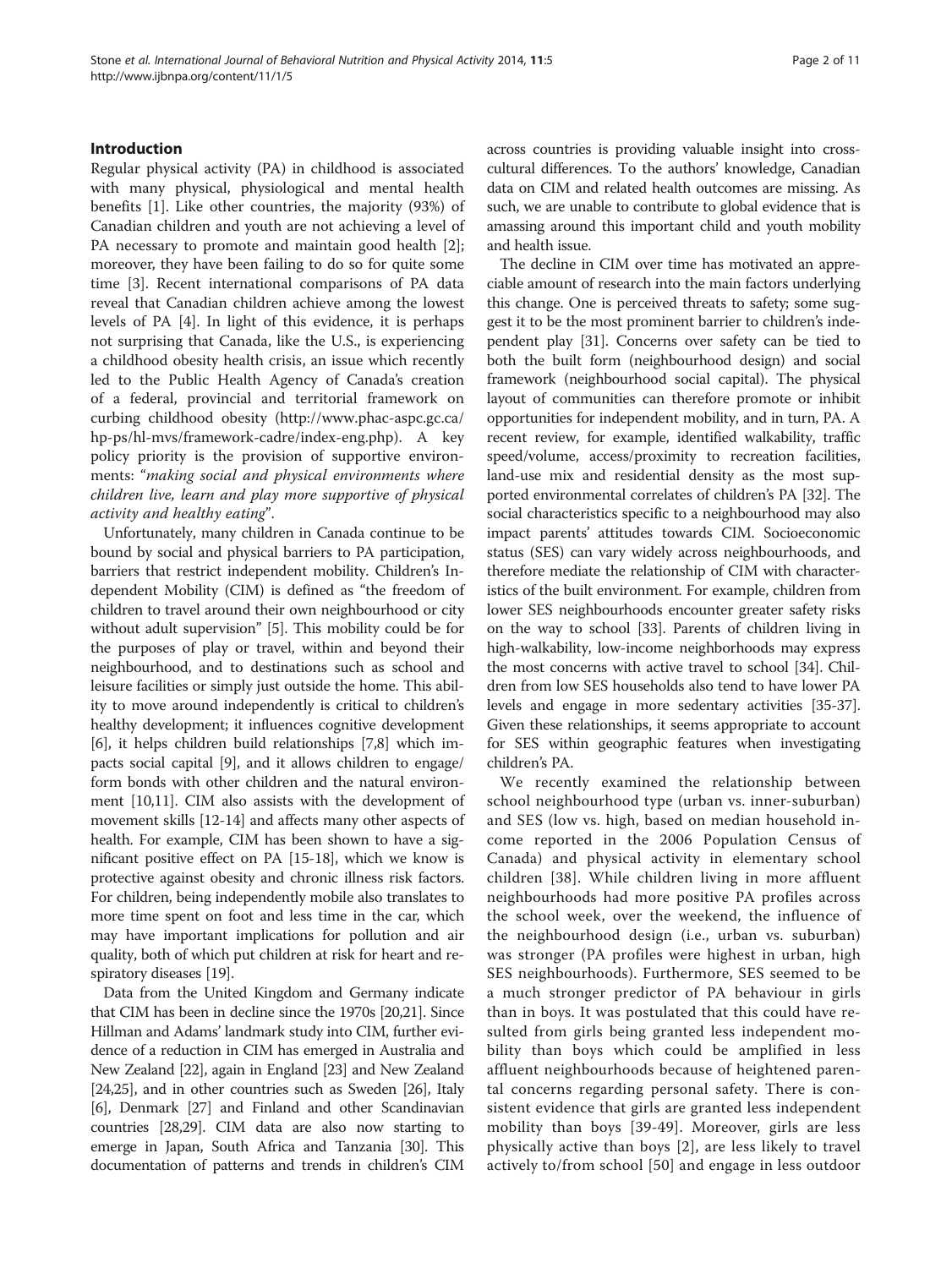play than boys [[51,52](#page-9-0)]. Perhaps it is not surprising then that girls are less likely to meet PA recommendations for health benefits [[2\]](#page-8-0).

While this study [\[38\]](#page-9-0) has generated important lessons on the relationship of both neighbourhood form and SES with PA in children, and highlighted the significance of considering gender and the type of day (weekday vs. weekend) in interpreting relationships with activity, what is missing is an understanding of whether CIM is related to multiple aspects of children's PA behaviour, and, whether the influence of CIM on PA depends on where children live. Given that gender-specific differences in independent mobility and aspects of PA behaviour exist, it seems appropriate to stratify by gender when exploring these avenues of research. Therefore, the purpose of this study is to examine, a) if CIM is related to multiple characteristics of accelerometry-measured PA behaviour (total PA and time spent sedentary and in light and moderate-to-vigorous PA) and b) whether the association between CIM and PA behaviour systematically varies by place of residence, stratifying by gender and type of day/period (weekdays, weekend, after-school period).

## Methods

## Experimental design

Project BEAT (Built Environment and Active Transport; [www.beat.utoronto.ca\)](http://www.beat.utoronto.ca) is a large scale, multidisciplinary and mixed method study examining how the built environment influences school travel modes and other physical activity behaviour of elementary school children in Toronto. Marked differences in the built environment are visible across Toronto (for a historical description of changes to Toronto's built form, see [\[38\]](#page-9-0)). In the older central city (pre-World War II [[53\]](#page-9-0)) grid-based street networks dominate; intersections are denser and blocks typically short and straight (higher building densities and mixed land use also prevail). In the newer, inner-suburbs, neighbourhood streets are more curvilinear, land uses are segregated, housing density is lower, and there is more open space compared to the older neighbourhoods. SES varies widely across these central city (older) and innersuburban (newer) neighbourhoods.

From January 2010 to June 2011, all elementary/intermediate schools within the Toronto District School Board with Grade 5 and 6 students ( $n = 469$ ; age 10 to 12 years) received an invitation to participate. A pool of interested schools was generated and 16 schools selected that varied with respect neighbourhood type and level of SES. Neighbourhood classifications were created using the child's home address. Two neighbourhood classifications were created on the basis of the period of neighbourhood development: urban built environment (BE) (old BE) versus inner-suburban BE (new BE); two classifications of SES (low SES and high SES) were also

created, according to the median household income reported in the 2006 Population Census of Canada [\[38](#page-9-0)]. Consent was obtained from participating school boards, individual schools, parents, and students. Ethics approval from the Toronto District School Board (TDSB) and University of Toronto Office of Research Ethics was granted. Student participation was voluntary.

A total of 1,027 parents/guardians gave consent for their children to participate (boys,  $n = 478$ ; girls,  $n = 549$ ). Height and weight measurements were taken and accelerometermeasured physical activity collected on a total of 1,001 children. Of those, 85.5% had at least three weekdays and one weekend day of valid data ( $n = 856$ ; boys = 389; girls = 467). With the use of age- and gender-specific body mass index (BMI) cut-points provided by the International Obesity Task Force [[54](#page-9-0)], participants were classified as normal weight, overweight or obese.

#### Physical activity measurement

Children's PA was objectively measured for seven days using accelerometry (ActiGraph GT1M; ActiGraph LLC, Pensacola, FL, US). A 5 s epoch (interval) was used to capture the rapid transitions in activity that are typical of children [[55](#page-9-0)]. For inclusion in data analysis, each child required a minimum of 10 hours of wear time for at least 3 weekdays and 1 weekend day [[56](#page-10-0)]. Children were asked to wear their accelerometer consistently and only remove the device when engaging in water-based activities. Time spent at various levels of movement intensity was classified according to published thresholds for children [[57](#page-10-0)] and used to determine levels of PA during school days (weekdays), weekends and during the after-school period (2 hours immediately after the end-of-school bell). Physical activity variables of interest included total physical activity (counts day<sup>-1</sup>), time spent sedentary (% of day) and minutes of light-intensity physical activity and moderateto-vigorous physical activity (MVPA). Data collection took place during the spring/summer (April to June) and fall (September to December) school periods to limit any seasonal effect.

## Measurement of independent mobility

CIM was assessed via parental report. Parents were asked the following question: "In general, how often do you allow your child to go out on their own or with friends without an adult?" Parents then reported one of the following options: never; sometimes; often; always [[58\]](#page-10-0). A frequency analysis was conducted and results used to establish two CIM categories: (1) never allowing the child out without adult accompaniment (i.e., low independent mobility [low CIM;  $n = 332$ ]) and (2) sometimes, often or always allowing the child out without adult accompaniment (i.e., high independent mobility (high CIM;  $n = 524$ )).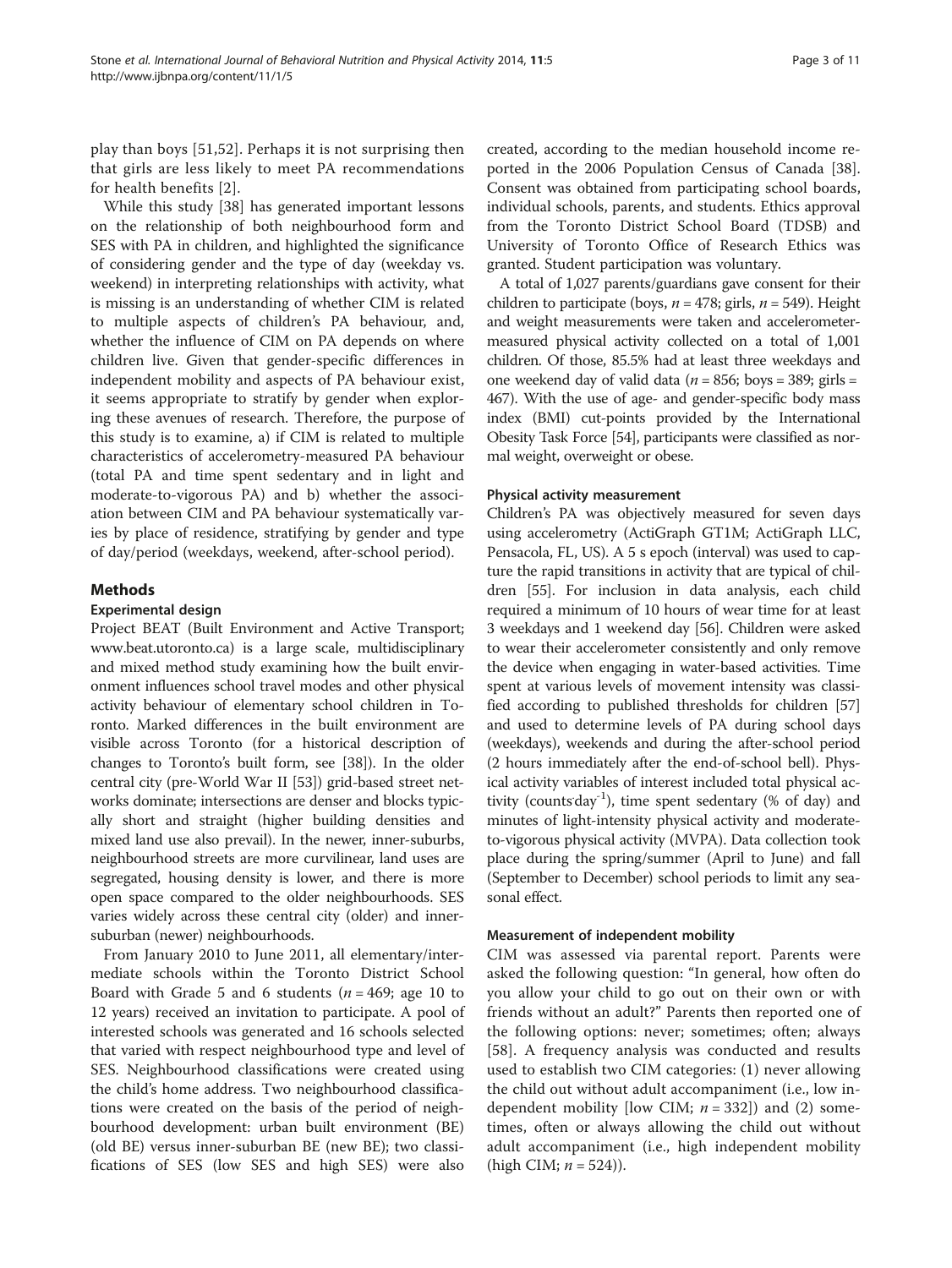#### Statistical analyses

A series of multivariate ANOVAs were used to determine gender-specific differences in weekday, weekend and after-school characteristics of physical activity (total PA, light PA, MVPA) and inactivity (time spent sedentary) according to level of CIM (low CIM; high CIM). A series of two-factor ANOVAs were used to explore these same aspects of PA and inactivity by level of CIM and type of neighbourhood (old BE, low SES (OL); old BE, high SES (OH); new BE, low SES (NL); new BE, high SES (NH)). Gender-specific differences in descriptive characteristics (age, height, weight, BMI and proportion of normal weight and overweight/obese participants) were also explored according to level of CIM, and across the four neighbourhood classifications. Estimated means were compared and significant differences tested using the Sequential Bonferroni method. The alpha level was set at 0.05. SPSS version 20.0 was used for all analyses.

## Results

## Descriptive characteristics

Data for 856 participants are presented (mean age  $11.0 \pm 1$ 0.6 years; boys,  $n = 389$ , girls,  $n = 467$ , Table [1\)](#page-4-0). In general, children were more likely to be granted some independent mobility than none at all (high CIM = 61.2% vs. low CIM = 39.8% of the sample). However, the level of independent mobility afforded to children varied according to gender, with a greater proportion of boys being granted high CIM than girls (69.4% vs. 54.4%, respectively). Descriptive analyses revealed that there were no significant differences in weight (kg) or BMI (kgm<sup>-2</sup>) between groups ( $p > 0.05$ ). However, boys who were allowed a greater degree of independent mobility were significantly taller and older in comparison to boys who were never allowed out without an adult (height:  $F_{388} = 10.2$ ,  $p = 0.002$ ; age:  $F_{388} = 6.8$ ,  $p =$ 0.009, Table [2](#page-5-0)). When examined across neighbourhood classifications, there was a significant main effect of CIM  $(F_{1,388} = 11.6, p = 0.001)$  and neighbourhood classification  $(F<sub>3,388</sub>=, 5.9, p = 0.001)$  on age in boys, but no significant interaction  $(F_{3,388} = 0.8, p = 0.482,$  Table [2](#page-5-0)). Across all neighbourhoods, boys who were older were granted more CIM; boys in NH neighbourhoods were significantly older than boys in NL and OL neighbourhoods (NL: mean difference = 0.25 years, 95% CI, 0.06 to 0.43; OL: mean difference = 0.30 years, 95% CI, 0.02 to 0.58). No significant differences emerged in girls (Table [3](#page-6-0)). The differences in age and height between boys granted low and high independent mobility are relatively small and unlikely to be of practical significance; therefore, age and height were not controlled for in subsequent analyses.

#### Weekday physical activity

Children granted a higher degree of independent mobility (high CIM) accumulated significantly more total weekday physical activity (boys:  $F_{388} = 6.2$ ,  $p = 0.013$ ; girls:  $F_{467} = 7.3$ ,  $p = 0.017$ ) and moderate-to-vigorous physical activity (boys:  $F_{388} = 6.2$ ,  $p = 0.013$ ; girls:  $F_{467} =$ 5.8,  $p = 0.017$ ) in comparison to children who were never allowed out without an adult present (low CIM) (Table [1](#page-4-0)). Time spent sedentary was also lower in girls (but not boys) who were granted high CIM compared to their low CIM counterparts ( $F_{467} = 10.5$ ,  $p = 0.001$ ). The accumulation of light physical activity on weekdays was similar between those granted low and high CIM  $(p > 0.05,$  Table [1\)](#page-4-0).

When the impact of CIM on weekday PA was examined across neighbourhood classifications, significant interactions emerged. Boys who were granted low CIM in OL and OH neighbourhoods accumulated less MVPA and light physical activity, respectively, across the school week compared to those offered greater licence to explore their neighbourhood without adult supervision (OL: mean difference in MVPA = 7.0 minutes, 95% CI, 0.46 to 12.8; OH: mean difference in light PA = 30.2 minutes, 95% CI, 9.5 to 50.1). In NH neighbourhoods, restrictions on boys' independent mobility corresponded with a greater proportion of the day spent sedentary (mean difference = 1.8%, 95% CI, 0.21 to 3.5, Table [2](#page-5-0)). For girls, the accumulation of MVPA across the school week was significantly lower amongst those granted low CIM in suburban, low SES neighbourhoods (MVPA: mean difference = 6.1 minutes, 95% CI, 0.50 to 11.6, Table [3\)](#page-6-0).

#### Weekend physical activity

Similar to weekday data, children who were granted greater independent mobility over the weekend had more positive physical activity profiles than those whose independent mobility was restricted (Table [1\)](#page-4-0). Boys granted high CIM accumulated significantly more total PA ( $F_{388} = 3.7$ ,  $p = 0.040$ ) and MVPA ( $F_{388} = 3.4$ ,  $p = 0.049$ ) than boys with low CIM. All aspects of weekend physical activity (total, light and MVPA) were higher, and time spent sedentary lower, amongst girls granted high CIM ( $p < 0.05$ , Table [1\)](#page-4-0).

When the impact of CIM on weekend PA was examined across neighbourhood classifications, again, significant interactions emerged (Tables [2](#page-5-0) and [3](#page-6-0)). Boys who were granted low CIM in OL neighbourhoods accumulated less MVPA (mean difference = 7.3 minutes, 95% CI, 0.94 to 13.6) and those in OH neighbourhoods less total physical activity and light physical activity across the weekend (total PA: mean difference = 123397 counts day<sup>-1</sup>, 95% CI, 20428 to 226366; light physical activity: mean difference = 31.3 minutes, 95% CI, 1.9 to 60.7, Table [2\)](#page-5-0). Alternatively, those girls in suburban, high SES neighbourhoods whose CIM was restricted accumulated significantly less total physical activity on the weekend compared to those offered more licence (mean difference =  $68020$  counts day<sup>-1</sup>,  $95\%$  CI = 23502 to 112538, Table [3\)](#page-6-0).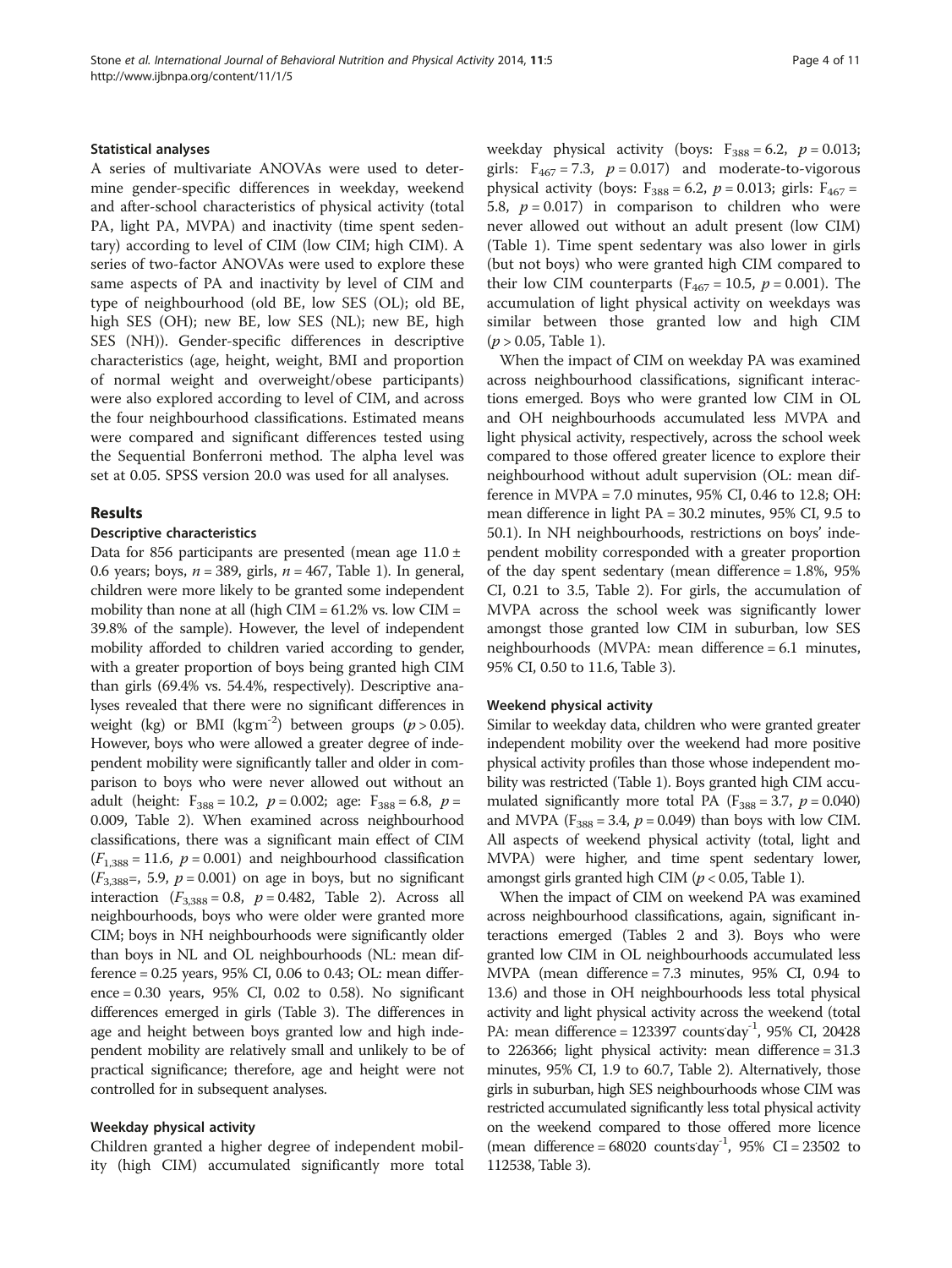| Variable                                 |                     |                                  |                     |                                  |
|------------------------------------------|---------------------|----------------------------------|---------------------|----------------------------------|
|                                          | Low CIM             | <b>High CIM</b>                  | Low CIM             | <b>High CIM</b>                  |
| <b>Descriptive characteristics</b>       | <b>Boys</b>         |                                  | Girls               |                                  |
| Sample size                              | 119                 | 270                              | 213                 | 254                              |
| Age (years)                              | 10.9(0.6)           | 11.1 $(0.6)^a$                   | 11.0(0.6)           | 11.1(0.6)                        |
| Height (cm)                              | 145.7 (7.8)         | 147.8 $(7.2)^a$                  | 146.8 (8.3)         | 147.9 (10.2)                     |
| Weight (kg)                              | 41.3 (10.7)         | 42.7 (10.9)                      | 40.6 (9.4)          | 41.1(9.3)                        |
| Body mass index ( $kgm^{-2}$ )           | 19.2(3.8)           | 19.4 (3.9)                       | 18.7(3.2)           | 18.5(3.2)                        |
| BMI category‡                            |                     |                                  |                     |                                  |
| Normal weight, %                         | 61.3                | 70.0                             | 73.1                | 74.4                             |
| Overweight or obese, %                   | 38.7                | 30.0                             | 26.9                | 25.6                             |
| Weekday physical activity                |                     |                                  |                     |                                  |
| Total counts (counts.day <sup>-1</sup> ) | 472530.2 (118847.7) | 509174.8 (140120.3) <sup>a</sup> | 379470.3 (102001.4) | 406276.1 (110737.3) <sup>a</sup> |
| Light activity (min)                     | 190.6 (33.2)        | 193.0 (33.4)                     | 169.5 (30.1)        | 173.6 (32.1)                     |
| MVPA (min)                               | 36.1 (14.6)         | 40.4 $(16.1)^a$                  | 24.9 (11.0)         | 27.5 $(12.1)^a$                  |
| Time spent sedentary (%)                 | 77.3 (4.9)          | 76.5 (5.4)                       | 80.6 (4.2)          | 79.2 (4.8) <sup>b</sup>          |
| Weekend physical activity                |                     |                                  |                     |                                  |
| Total counts (counts.day <sup>-1</sup> ) | 360493.0 (131742.8) | 395607.5 (179477.2) <sup>a</sup> | 287227.3 (109164.1) | 341835.3 (172700.0) <sup>a</sup> |
| Light activity (min)                     | 164.2 (40.3)        | 168.5 $(50.0)^a$                 | 143.0 (39.8)        | 151.0 (39.1)                     |
| MVPA (min)                               | 24.2 (14.6)         | $27.5$ $(16.7)^a$                | 16.9 (10.7)         | 20.9 (15.2)                      |
| Time spent sedentary (%)                 | 80.2 (5.4)          | 79.2 (7.1)                       | 82.8 (5.6)          | 81.0(6.0)                        |
| After-school physical activity           |                     |                                  |                     |                                  |
| % time sedentary                         | 72.2 (8.9)          | 68.0 (9.5) <sup>b</sup>          | 74.6 (6.9)          | 72.4 $(7.6)^{b}$                 |
| % time in light activity                 | 23.7(7.2)           | 26.2 $(7.3)^a$                   | 22.2(5.6)           | 23.7 $(6.4)^a$                   |
| % time in MVPA                           | 4.2(2.9)            | 5.9 $(3.6)^a$                    | 3.2(2.2)            | 3.9 $(2.5)^a$                    |

<span id="page-4-0"></span>Table 1 Descriptive characteristics and weekday, weekend and after-school physical activity of boys (n = 389) and girls (n = 467) by level of children's independent mobility (CIM) (Toronto, Ontario, Canada; 2010–2011)

Group differences explored using multivariate analyses (MANOVAs).

Mean (SD) presented.

High CIM = high children's independent mobility; low CIM = low children's independent mobility.

<sup>a</sup>Significantly higher in those children granted high CIM ( $p < 0.05$ ).

bSignificantly lower in those children granted high CIM ( $p < 0.05$ ).

‡International Obesity Task Force Classification [[54](#page-9-0)].

#### After-school activity

Similar to weekday and weekend physical activity data, those children who were granted greater CIM were significantly more active during the two hours directly following the end-of-school day ( $p < 0.05$ , Table 1). When the impact of CIM on after-school PA was examined across neighbourhood classifications, significant interactions emerged. Boys who were granted low CIM in OL and OH neighbourhoods spent a significantly greater proportion of the after-school period sedentary than boys granted high CIM (OL: mean difference = 5.3%, 95% CI, 1.6 to 9.0; OH: mean difference =  $10.4\%$ ,  $95\%$  CI,  $4.6$  to  $16.2\%$ ), and also spent less of this time accumulating light and moderate-tovigorous intensity PA (% time spent in light activity: OL: mean difference = 2.9%, 95% CI, 0.02 to 5.8; OH: mean difference = 8.2%, 95% CI, 3.6 to 12.7%; % time in MVPA: OL: mean difference = 2.4%, 95% CI, 1.1 to 3.8; OH: mean difference = 2.2%, 95% CI, 0.08 to 4.4) (Table [2](#page-5-0)).

Like boys, girls in OL neighbourhoods who were granted low CIM also spent more of the after-school period sedentary and less of this time accumulating light intensity activity (% time spent sedentary: mean difference = 3.2%, 95% CI, 0.78 to 5.7; % time in light activity: mean difference = 2.4%, 95% CI, 0.37 to 4.5). Furthermore, girls in suburban, low SES neighbourhoods whose CIM was restricted spent less of the after-school period accumulating MVPA than girls who were granted more independent licence in these neighbourhoods (mean difference = 1.3%, 95% CI, 0.10 to 2.4) (Table [3](#page-6-0)).

## **Discussion**

This study investigated whether characteristics of accelerometry-measured physical activity behaviour across the school week and over the weekend vary according to the amount of independent mobility a child is granted, and, whether the type of neighbourhood in which a child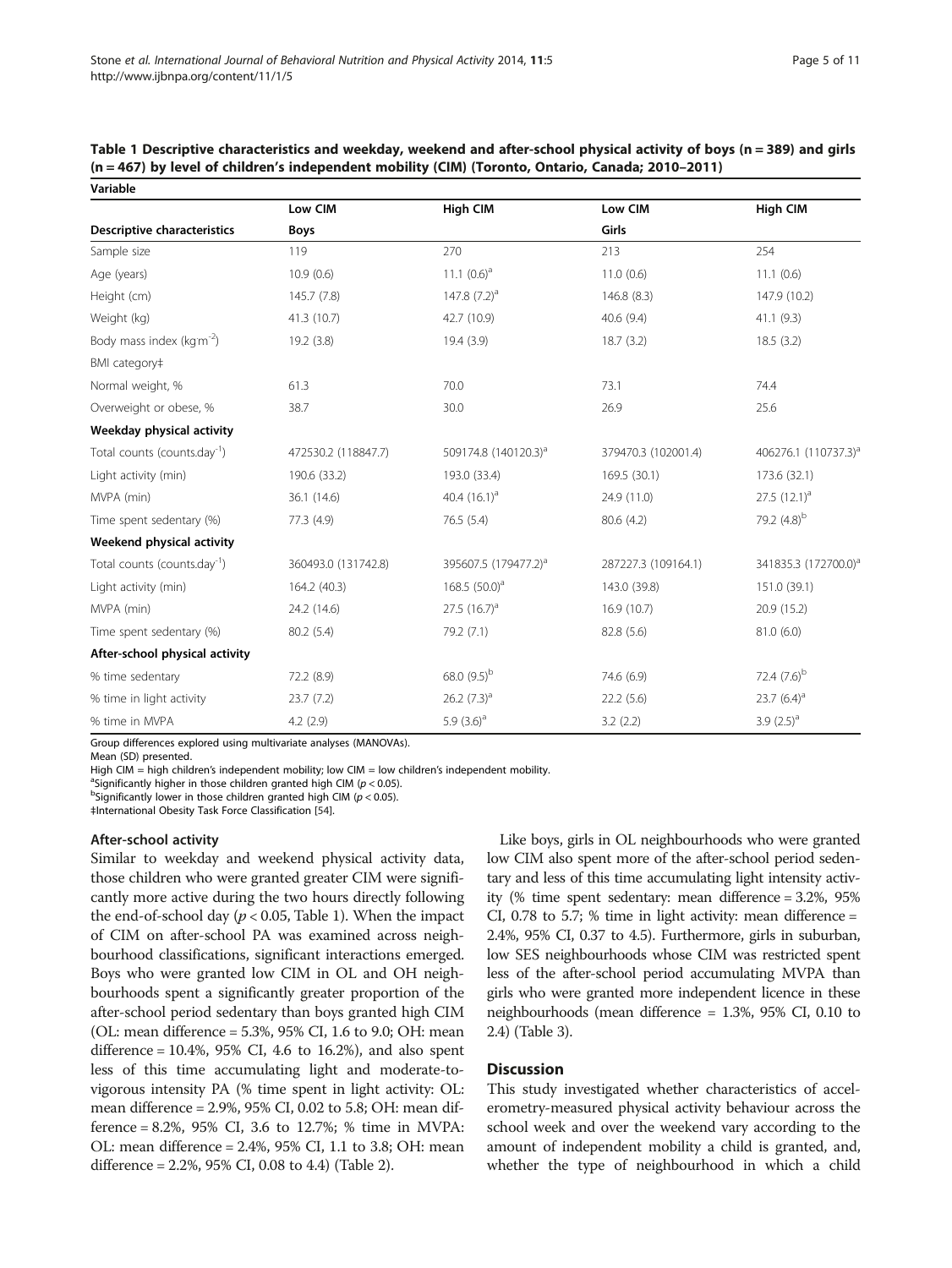| Boys $(n=389)$                                           | Old built environment,<br>low SES $(n = 121)$ |                | Old built environment.<br>high SES $(n = 66)$ |                  | New built environment.<br>low SES $(n=37)$ |                 | New built environment.<br>high SES $(n = 165)$ |                  |
|----------------------------------------------------------|-----------------------------------------------|----------------|-----------------------------------------------|------------------|--------------------------------------------|-----------------|------------------------------------------------|------------------|
| Descriptive characteristics                              | Low CIM                                       | High CIM       | Low CIM                                       | <b>High CIM</b>  | Low CIM                                    | <b>High CIM</b> | Low CIM                                        | <b>High CIM</b>  |
| Sample size                                              | 34                                            | 87             | 12                                            | 54               | 11                                         | 26              | 62                                             | 103              |
| Age (years) <sup>a,b</sup>                               | 10.8(0.1)                                     | 11.0 $(0.1)^c$ | 10.9(0.2)                                     | 11.1 $(0.1)^{c}$ | 10.5(0.2)                                  | 11.0 $(0.1)^c$  | 11.0(0.1)                                      | 11.2 $(0.1)^{c}$ |
| Height (cm)                                              | 144.8 (1.2)                                   | 148.0 (0.8)    | 146.0(2.1)                                    | 147.11.0         | 144.3(2.2)                                 | 145.7(1.5)      | 146.4(0.9)                                     | 148.7(0.7)       |
| Weight (kg)                                              | 42.0(1.8)                                     | 42.7(1.2)      | 38.9(3.1)                                     | 39.91.5          | 44.9(3.3)                                  | 43.5(2.1)       | 40.7(1.4)                                      | 44.0(1.1)        |
| Body mass index (kgm <sup>-2)b</sup>                     | 19.7(0.7)                                     | 19.3(0.4)      | 18.1(1.1)                                     | 18.3(0.5)        | 21.4(1.2)                                  | 20.3(0.8)       | 18.8(0.5)                                      | 19.8(0.4)        |
| BMI category#                                            |                                               |                |                                               |                  |                                            |                 |                                                |                  |
| Normal weight, %                                         | 58.8                                          | 71.3           | 75.0                                          | 77.8             | 27.3                                       | 57.7            | 66.1                                           | 68.0             |
| Overweight or obese, %                                   | 41.2                                          | 28.7           | 25.0                                          | 22.2             | 72.7                                       | 42.3            | 33.9                                           | 32.0             |
| Weekday physical activity                                |                                               |                |                                               |                  |                                            |                 |                                                |                  |
| Total counts (counts.day <sup>-1</sup> ) <sup>a, b</sup> | 446395 (22729)                                | 489183 (14209) | 432406 (38259)                                | 512844 (18036)   | 430724 (39961)                             | 469691 (25992)  | 502046 (16831)                                 | 534104 (13059)   |
| Light activity (min) <sup>b</sup>                        | 192.4 (5.7)                                   | 190.4(3.5)     | $161.8(9.5)^{c}$                              | 192.0 (4.5)      | 184.8 (10.0)                               | 191.2 (6.5)     | 196.2 (4.2)                                    | 196.1(3.3)       |
| MVPA (min) <sup>b</sup>                                  | 32.1 $(2.7)^c$                                | 38.7(1.7)      | 35.6(4.5)                                     | 39.1(2.1)        | 29.5(4.7)                                  | 35.7(3.0)       | 39.5(2.0)                                      | 43.7(1.5)        |
| Time spent sedentary (%) <sup>b</sup>                    | 77.2 (0.9)                                    | 78.0 (0.6)     | 77.6(1.5)                                     | 75.5 (0.7)       | 79.3 (1.6)                                 | 79.3 (1.0)      | 77.0 $(0.6)^d$                                 | 75.1(0.5)        |
| Weekend physical activity                                |                                               |                |                                               |                  |                                            |                 |                                                |                  |
| Total counts (counts.day <sup>-1</sup> ) <sup>a</sup>    | 312265 (28142)                                | 372054 (17593) | 334538 (47370) <sup>c</sup>                   | 457934 (22330)   | 329524 (49476)                             | 387017 (32181)  | 397459 (20839)                                 | 384995 (16169)   |
| Light activity (min) <sup>a</sup>                        | 157.8 (8.0)                                   | 160.8(5.0)     | 147.6 $(13.5)^{c}$                            | 178.9 (6.4)      | 159.4 (14.1)                               | 182.6 (9.2)     | 171.8(6.0)                                     | 165.9 (4.6)      |
| MVPA (min) <sup>a,b</sup>                                | 18.6 $(2.7)^c$                                | 25.8(1.7)      | 23.3(4.6)                                     | 31.4(2.2)        | 19.5(4.8)                                  | 25.5(3.1)       | 28.3(1.7)                                      | 27.2(1.6)        |
| Time spent sedentary $(\%)^b$                            | 80.8 (1.1)                                    | 81.1(0.7)      | 77.9 (1.9)                                    | 76.5(0.9)        | 83.0 (2.0)                                 | 80.8 (1.3)      | 79.6 (0.8)                                     | 78.6 (0.6)       |
| After-school physical activity                           |                                               |                |                                               |                  |                                            |                 |                                                |                  |
| % time sedentary <sup>a</sup>                            | 72.4 $(1.6)^d$                                | 67.0(1.0)      | 77.0 $(2.7)^d$                                | 66.6(1.3)        | 69.2 (2.8)                                 | 68.7 (1.8)      | 71.6(1.2)                                      | 69.4(0.9)        |
| % time in light activity <sup>a</sup>                    | 24.0 $(1.2)^{c}$                              | 26.9(0.8)      | 19.0 $(2.1)^c$                                | 27.1(1.0)        | 26.3(2.2)                                  | 25.4(1.4)       | 24.0 (0.9)                                     | 25.2(0.7)        |
| % time in MVPA <sup>a</sup>                              | 3.6 $(0.6)^c$                                 | 6.1(0.4)       | 4.1 $(1.0)^{c}$                               | 6.3(0.5)         | 4.5(1.0)                                   | 5.9(0.7)        | 4.4(0.4)                                       | 5.4(0.3)         |

<span id="page-5-0"></span>Table 2 Descriptive characteristics and weekday, weekend and after-school physical activity of boys (n = 389), according to level of children's independent mobility (CIM) and neighbourhood classification (Toronto, Ontario, Canada; 2010–2011)

Group differences explored using two-factor ANOVAs.

Mean (SE) presented.

High CIM = high children's independent mobility; low CIM = low children's independent mobility.

SES = socioeconomic status.

 $\mathrm{^{a}C}$ IM difference (main effect,  $p < 0.05$ ).

<sup>b</sup>Neighbourhood difference (main effect, p < 0.05).

<sup>c</sup>CIM x neighbourhood interaction (p < 0.05); significantly lower in those boys granted low CIM (p < 0.05).

<sup>d</sup>CIM x neighbourhood interaction (p < 0.05); significantly higher in those boys granted low CIM (p < 0.05). ‡International Obesity Task Force Classification.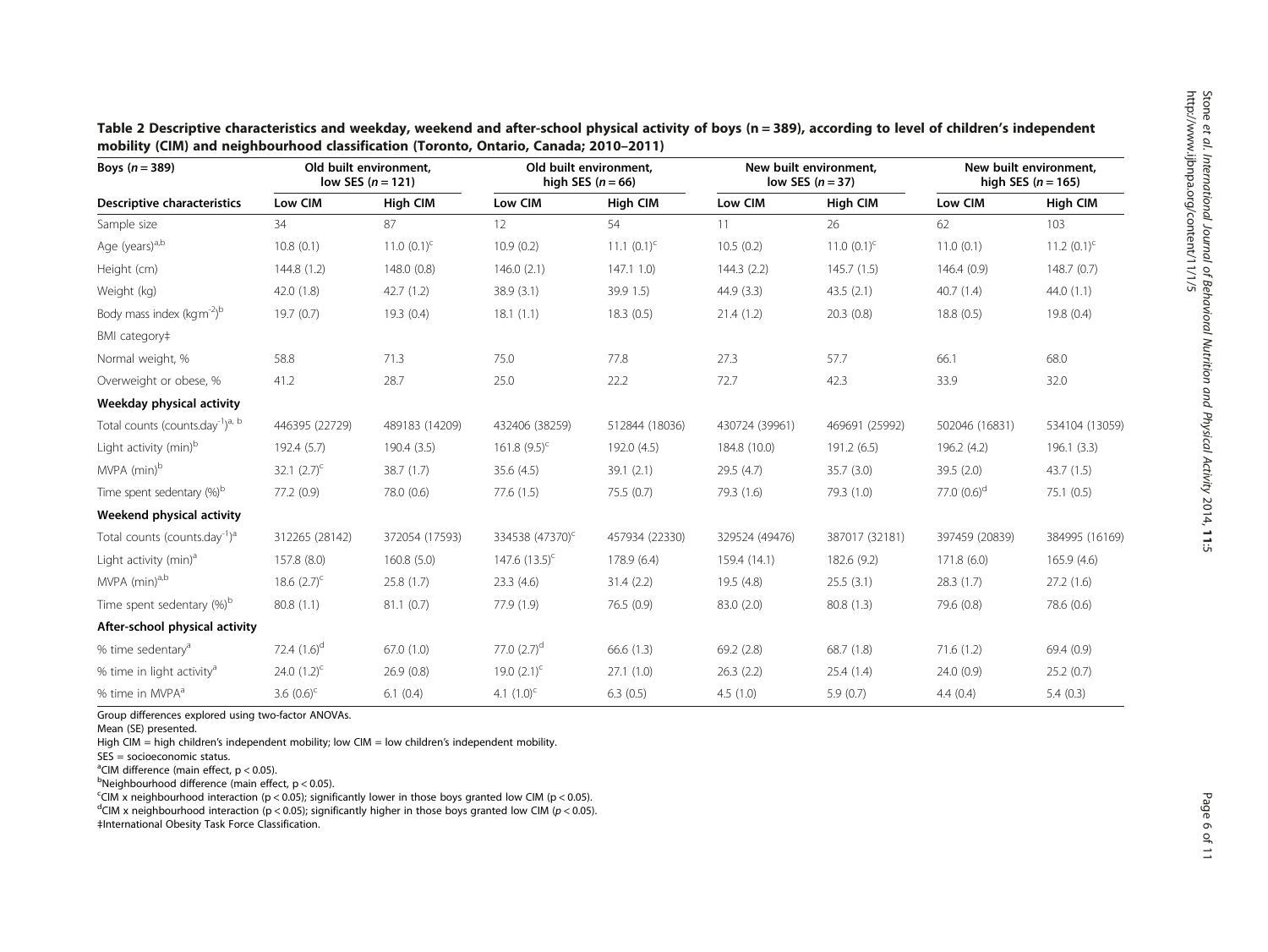| Girls ( $n = 467$ )                                   | Old built environment,<br>low SES $(n = 135)$ |                 | Old built environment,<br>high SES $(n = 89)$ |                 | New built environment,<br>low SES $(n=67)$ |                 | New built environment.<br>high SES $(n = 175)$ |                 |
|-------------------------------------------------------|-----------------------------------------------|-----------------|-----------------------------------------------|-----------------|--------------------------------------------|-----------------|------------------------------------------------|-----------------|
| Descriptive characteristics                           | Low CIM                                       | <b>High CIM</b> | Low CIM                                       | <b>High CIM</b> | Low CIM                                    | <b>High CIM</b> | Low CIM                                        | <b>High CIM</b> |
| Sample size                                           | 57                                            | 78              | 18                                            | 71              | 31                                         | 36              | 106                                            | 69              |
| Age (years)                                           | 10.9(0.1)                                     | 11.1(0.1)       | 10.8(0.1)                                     | 11.2(0.1)       | 11.0(0.1)                                  | 10.9(0.1)       | 11.1(0.1)                                      | 11.2(0.1)       |
| Height (cm)                                           | 146.3(1.2)                                    | 147.2(1.1)      | 148.3 (2.2)                                   | 150.3(1.1)      | 145.6(1.7)                                 | 147.5(1.6)      | 147.2(0.9)                                     | 146.6(1.1)      |
| Weight (kg)                                           | 39.4 (1.2)                                    | 40.6(1.1)       | 39.3(2.2)                                     | 40.4(1.1)       | 41.4(1.7)                                  | 43.1(1.6)       | 41.2(0.9)                                      | 41.2(1.1)       |
| Body mass index ( $kg m-2$ )                          | 18.3(0.4)                                     | 18.6(0.4)       | 17.7(0.8)                                     | 17.8(0.4)       | 19.4(0.6)                                  | 19.6(0.5)       | 18.8(0.3)                                      | 18.7(0.4)       |
| BMI category‡                                         |                                               |                 |                                               |                 |                                            |                 |                                                |                 |
| Normal weight, %                                      | 84.2                                          | 75.6            | 83.3                                          | 83.1            | 61.3                                       | 58.3            | 68.9                                           | 72.5            |
| Overweight or obese, %                                | 15.8                                          | 24.4            | 16.7                                          | 16.9            | 38.7                                       | 41.7            | 31.1                                           | 27.5            |
| Weekday physical activity                             |                                               |                 |                                               |                 |                                            |                 |                                                |                 |
| Total counts (counts.day <sup>-1</sup> ) <sup>a</sup> | 387241 (14183)                                | 408281 (12125)  | 412248 (25239)                                | 407490 (12708)  | 353042 (19232)                             | 401537 (17847)  | 377455 (10401)                                 | 405234 (12891)  |
| Light activity (min) <sup>b</sup>                     | 175.3(4.1)                                    | 180.1(3.5)      | 165.0(7.3)                                    | 164.4(3.7)      | 171.3(5.6)                                 | 177.8 (5.2)     | 166.6(3.0)                                     | 173.5(3.7)      |
| MVPA (min) <sup>b</sup>                               | 25.1(1.5)                                     | 26.9(1.3)       | 31.2(2.7)                                     | 29.2(1.4)       | 20.8 $(2.1)^c$                             | 26.8(1.9)       | 24.9(1.1)                                      | 26.7(1.4)       |
| Time spent sedentary (%) <sup>a,b</sup>               | 80.9 (0.6)                                    | 79.6 (0.5)      | 79.6(1.1)                                     | 78.1 (0.5)      | 82.3 (0.8)                                 | 80.5(0.7)       | 80.0 (0.4)                                     | 79.2 (0.5)      |
| Weekend physical activity                             |                                               |                 |                                               |                 |                                            |                 |                                                |                 |
| Total counts (counts.day <sup>-1</sup> ) <sup>a</sup> | 287499 (19398)                                | 327949 (16582)  | 343401 (34519)                                | 375982 (17381)  | 310993 (26304)                             | 310754 (24409)  | 270592 (14225) <sup>c</sup>                    | 338612 (17631)  |
| Light activity (min) <sup>b</sup>                     | 146.8(5.1)                                    | 152.9 (4.4)     | 155.4 (9.2)                                   | 155.1(4.6)      | 161.0(7.0)                                 | 155.4(6.5)      | 133.5 (3.8)                                    | 142.5(4.7)      |
| MVPA (min) <sup>b</sup>                               | 16.2(1.7)                                     | 18.3(1.5)       | 23.1(3.1)                                     | 26.8(1.6)       | 17.2(2.3)                                  | 17.7(2.2)       | 16.2(1.3)                                      | 19.6(1.6)       |
| Time spent sedentary (%) <sup>b</sup>                 | 83.5 (0.7)                                    | 81.9(0.6)       | 80.6(1.3)                                     | 78.3 (0.7)      | 82.0 (1.0)                                 | 82.5(0.9)       | 83.0 (0.6)                                     | 82.2(0.7)       |
| After-school physical activity                        |                                               |                 |                                               |                 |                                            |                 |                                                |                 |
| % time sedentary <sup>a,b</sup>                       | 74.1 $(1.0)^d$                                | 70.8 (0.8)      | 73.4(1.7)                                     | 73.0 (0.9)      | 74.0 (1.3)                                 | 71.8(1.2)       | 75.3 (0.7)                                     | 74.1 (0.9)      |
| % time in light activity a,b                          | 22.9 $(0.8)^c$                                | 25.3(0.7)       | 22.7(1.4)                                     | 22.8(0.7)       | 23.2(1.1)                                  | 24.2 (1.0)      | 21.5(0.6)                                      | 22.4(0.7)       |
| % time in MVPA <sup>a</sup>                           | 3.1(0.3)                                      | 3.9(0.3)        | 3.9(0.6)                                      | 4.2(0.3)        | 2.8 $(0.4)^{c}$                            | 4.1(0.4)        | 3.2(0.2)                                       | 3.5(0.3)        |

<span id="page-6-0"></span>Table 3 Descriptive characteristics and weekday, weekend and after-school physical activity of girls (n = 467), according to level of children's independent mobility (CIM) and neighbourhood classification (Toronto, Ontario, Canada; 2010–2011)

Group differences explored using two-factor ANOVAs.

Mean (SE) presented.

High CIM = high children's independent mobility; low CIM = low children's independent mobility.

SES socioeconomic status.

<sup>a</sup>CIM difference (main effect,  $p < 0.05$ ).

<sup>b</sup>Neighbourhood difference (main effect, p < 0.05).

<sup>c</sup>CIM x neighbourhood interaction (p < 0.05); significantly lower in those girls offered low CIM (p < 0.05).

<sup>d</sup>CIM x neighbourhood interaction (p < 0.05); significantly higher in those girls granted low CIM (p < 0.05). ‡International Obesity Task Force Classification.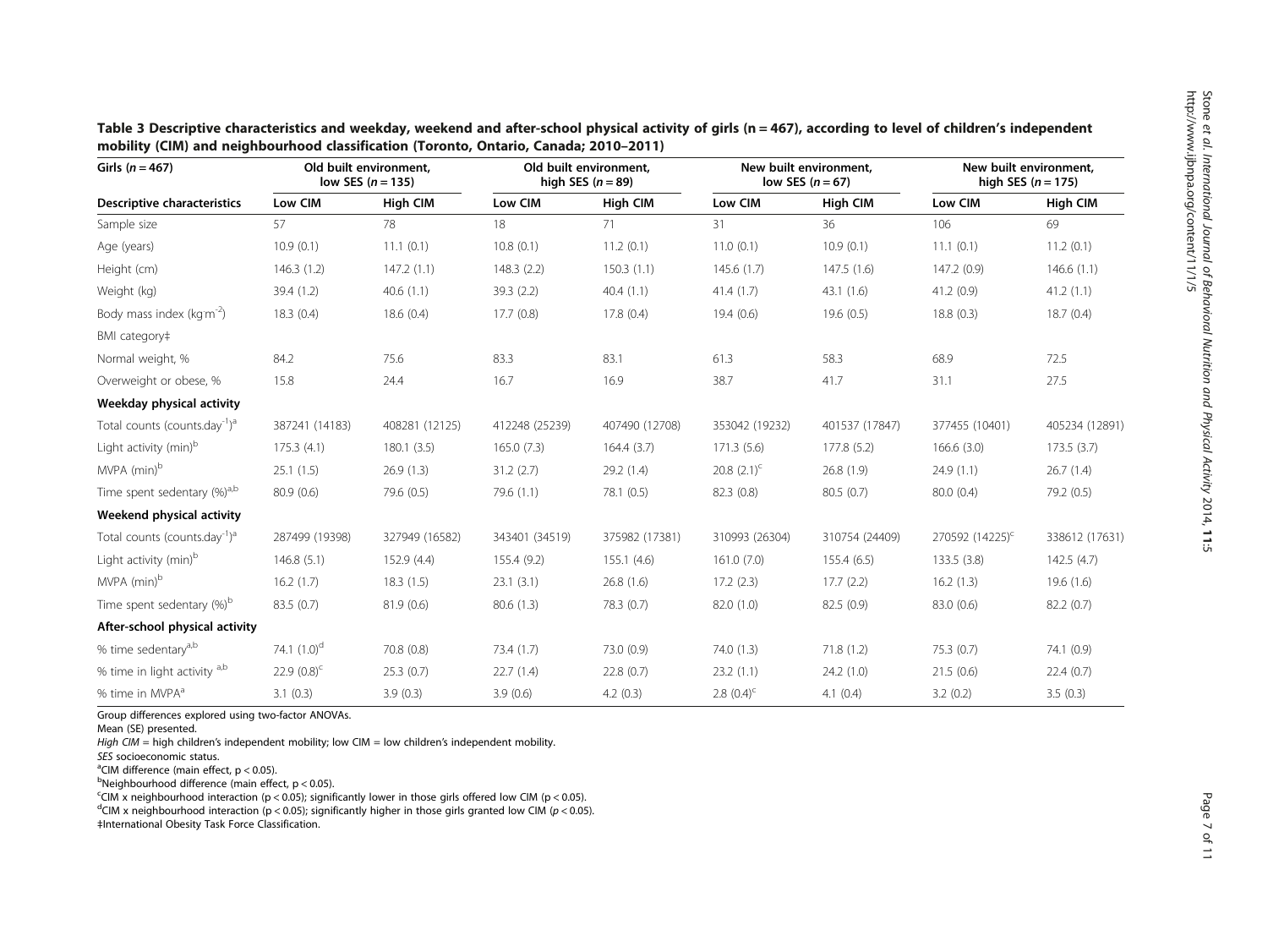resides in (urban vs. inner-suburban, low vs. high SES) is associated with any observed relationships. We found that over half (61%) of children were offered some sort of independent mobility (i.e., were sometimes, often or always allowed out without adult accompaniment); the likelihood of being granted some independent mobility, however, differed according to the child's gender and age. Nearly 70% of boys were offered this independent licence, compared to just over half (54%) of girls. Age appeared to be a moderating factor, but only in boys, with older (and in fact taller) boys being granted more independent mobility than younger, shorter boys. These differences in age and height were however relatively small (likely a result of the narrow age range of the sample (10 to 12 years)) and of not enough practical significance to justify controlling for in further analyses. Nevertheless, our findings support previous studies suggesting that age is associated with CIM [[31\]](#page-9-0) and also that gender is a strong correlate, with boys experiencing more independent mobility than girls [\[39-49\]](#page-9-0).

Children who were granted at least some independent mobility had more positive physical activity profiles across the school week, over the weekend, and during the after-school period. Importantly, all characteristics of physical activity behaviour (total physical activity, and time spent in light and MVPA) were significantly greater, and time spent sedentary significantly lower, in comparison to children whose IM was restricted. Our findings are in line with previous evidence showing positive associations between independent mobility and children's physical activity [[15](#page-9-0)-[18\]](#page-9-0). Our findings contribute to the CIM and health literature by examining possible associations with other aspects of physical activity behaviour in children (i.e., sedentary behaviour [\[59\]](#page-10-0), light intensity activity, total physical activity), particularly during discrete periods of the week (weekdays, after-school period, weekend). The fact that this is the first study to identify associations between CIM and sedentary behaviour and light physical activity in particular is noteworthy, given a) increasing evidence that sedentary behaviour, in comparison to physical activity, has very different, independent, negative effects on human metabolism, physical function and health outcomes [\[60](#page-10-0)-[68](#page-10-0)] and, b) increasing priority towards shifting time spent sedentary to time spent in light physical activity (i.e. minimizing sedentary behaviour and maximizing light physical activity) [\[69](#page-10-0)]. For example, more recent evidence suggests that health benefits accrue when sedentary time is replaced by light physical activity [[63\]](#page-10-0); including measures of light physical activity in explorations with health outcomes is now strongly recommended [\[70](#page-10-0)].

While a greater degree of CIM is related to a more optimal physical activity profile in general, gender-specific relationships are apparent. For example, the level of CIM granted to girls impacts all characteristics of PA, with the

exception of light PA accumulated across the school week. Like girls, CIM does not appear to have an impact on boys' accumulation of light PA on weekdays, nor does it seem to impact light PA accumulated over the weekend. Time spent sedentary is also no different between boys granted high or low CIM. Interestingly all characteristics of PA during the after-school period are affected by the level of independent mobility afforded to boys and girls, suggesting that the influence of IM on PA behaviour is particularly salient during this time period. The overall results suggest that CIM-PA relationships are different for boys and girls, with certain aspects of "periodic activity" (i.e., after-school period) impacted more than others. Ultimately, this emphasizes the importance of considering gender and the type of day/period in future examinations of CIM-PA relationships.

When the impact of independent mobility on characteristics of physical activity behaviour is examined across neighbourhood classification, significant interactions emerge. However, similarly, these interactions vary according to gender, and the type of day (weekday, weekend) or period (after-school) being examined. Independent mobility seems to matter more for boys who live in urban neighbourhoods and for girls who live in suburban neighbourhoods. For example, boys offered greater independent mobility in urban neighbourhoods, of both low and high SES, have more positive physical activity profiles (i.e., accumulate more PA and spend less time sedentary) across the week and during the after-school period than boys whose licence is restricted in these neighbourhoods. Alternatively, girls in suburban, low SES neighbourhoods whose independent mobility is not restricted have more positive weekday and after-school physical activity profiles than girls who face restrictions in these neighbourhoods. On the weekend, however, CIM appears to have the strongest relationship with the physical activity patterns of girls in suburban, high SES neighbourhoods (i.e., the difference in weekend PA between girls granted low or high CIM is greatest in this neighbourhood).

The influence of CIM in these neighbourhoods also impacts different aspects of physical activity behaviour. In NL neighbourhoods, CIM seems to have the greatest impact on girls' accumulation of MVPA across the school week and during the after-school period, whereas in NH neighbourhoods, total physical activity is impacted most on at the weekend. Restricting girls' independent mobility in OL neighbourhoods seems to be related to more time spent sedentary, and less time in light activity, during the after-school period. For boys, restricting independent mobility in OL neighbourhoods is related to a lower accumulation of MVPA, across the school week and over the weekend, whereas light intensity (and total PA on the weekend) is impacted most in OH neighbourhoods. The after-school period, however, seems to be most affected in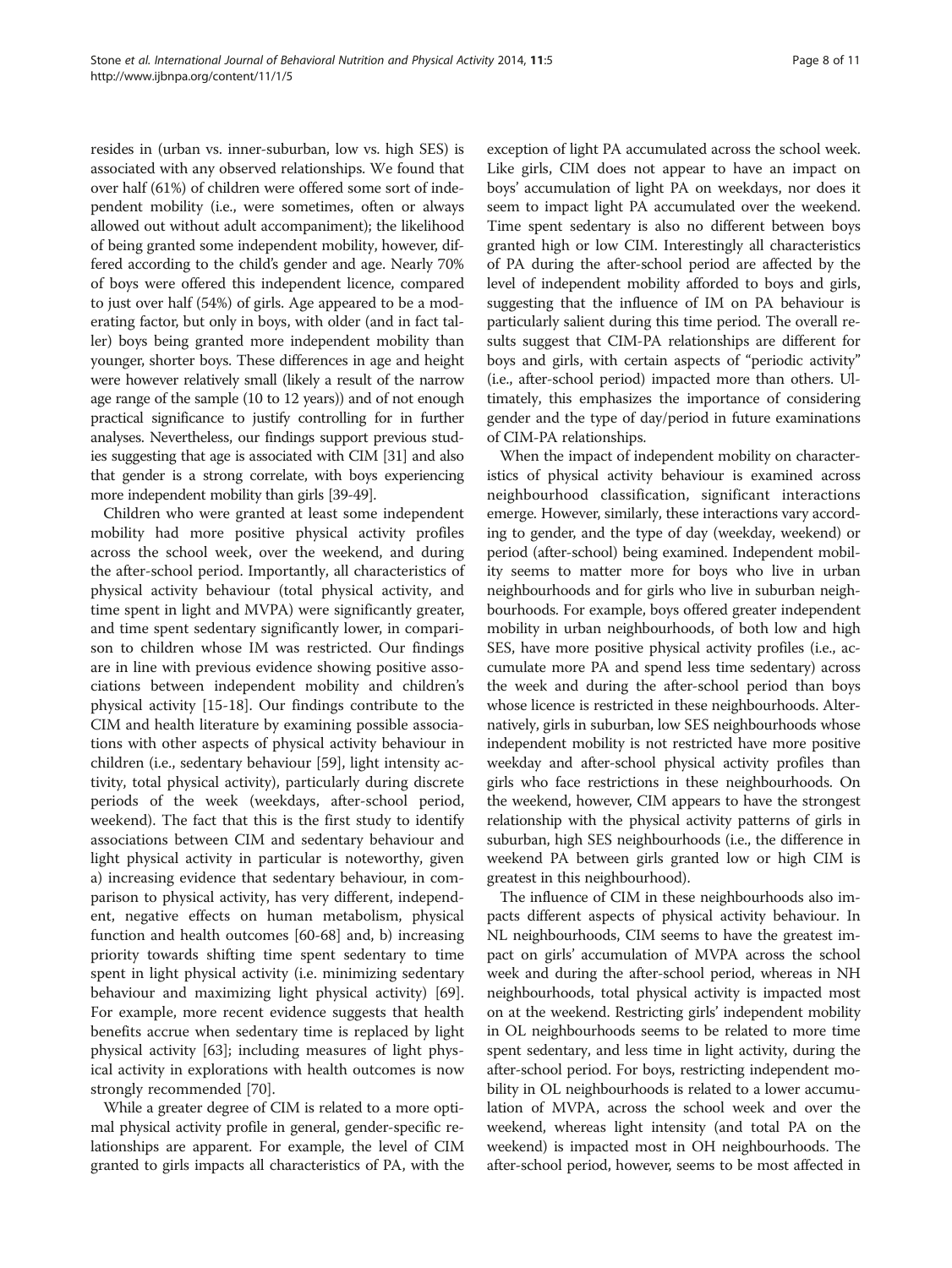<span id="page-8-0"></span>these urban neighbourhoods: no CIM is associated with more time spent sedentary and less time in light and MVPA. The after-school period is an opportune time to accumulate physical activity, however, for most Canadian children it remains underutilized. Our results show that children are spending anywhere from 68-75% of the afterschool period sedentary (up to an hour and a half of those two hours sedentary), and only 3-6% of that time in MVPA (4 to 7 minutes). A better understanding of barriers towards CIM, particularly during this critical period, is a necessary step towards shifting these proportions.

## Strengths and limitations

Strengths of this study include the large sample ( $n = 856$ ), the sampling methodology (stratification of children according to urban vs. inner-suburban, low vs. high SES neighbourhoods, using home address data) and the use of an objective measure of physical activity to examine numerous characteristics of physical activity behaviour during weekdays, the after-school period, and over the weekend. The investigation of the entire physical activity intensity spectrum (i.e., not only time spent in MVPA during these periods, but also time spent sedentary and in light activity) supports increasing evidence around the importance of assessing time spent sedentary and in light and MVPA, given independent relationships with various health outcomes exist. The collection of high-frequency physical activity data was also appropriate for describing children's physical activity behaviour [[55](#page-9-0)]. The limitations of this study include the narrow age range of children sampled and the examination of children living in neighbourhoods throughout the city of Toronto, preventing the generalizability of findings to other age groups and locations. Also, there is the possibility of inflated type I error due to multiple statistical comparisons. Finally, micro-level community design and land-use characteristics (e.g. connectivity, access/proximity to recreational facilities, residential density) were not examined in relation to both CIM and PA behaviour; these are a focus of future investigation.

## Conclusion

In conclusion, our findings highlight the importance of independent mobility to multiple characteristics of children's physical activity behaviour (total activity, time spent sedentary and in light and MVPA) across the entire week (i.e., across weekdays, during the after-school period and over the weekend). Moreover, our work offers up three important lessons: one, that age and gender are associated with the amount of independent mobility afforded to a child; two, that being offered at least some independent mobility is related to more positive physical activity profiles; three, that independent mobility-activity relationships need to be considered by gender and the type of neighbourhood independent mobility is offered in (boys = urban; girls = suburban). Our findings have now provided a basis for some more in-depth investigations into specific correlates of CIM, using micro-level built form data, traffic data and information collected through our parental/child questionnaires, to develop a predictive model of CIM. This model will ultimately be used to inform decision-making around alleviating barriers to children's independent mobility.

#### Competing interests

The authors declare that they have no competing interests.

#### Authors' contributions

MS coordinated the study, conducted data collection, performed data analyses, and drafted the manuscript. GF and RB conceived of the study. GF, RB and RM participated in its design and coordination and helped to draft the manuscript. All authors read and approved the final manuscript.

#### Authors' information

MS is an Assistant Professor in the School of Health and Human Performance at Dalhousie University. Her interests are concerned with physical activity measurement, in particular, exploring relationships between the pattern of physical activity/inactivity and health outcomes in children, and, examining the role of the environment on children's physical activity behaviour and health. GF is a Professor in the Faculty of Kinesiology and Physical Education at the University of Toronto. His work is concerned with physical activity and public health.

RM is an Assistant Professor in the School of Urban and Regional Planning at Ryerson University. His work is concerned with land-use transportation planning and healthy communities planning.

RB is an Associate Professor in the Department of Geography at the University of Toronto Mississauga. His research interests include child and youth mobility, citizenship, and health.

#### Acknowledgements

This research was funded by the Built Environment, Obesity and Health Strategic Initiative of the Heart and Stroke Foundation and the Canadian Institutes of Health Research (CIHR).

#### Author details

<sup>1</sup>School of Health and Human Performance, Faculty of Health Professions, Dalhousie University, 6230 South Street, PO Box 15000 Halifax, Nova Scotia B3H4R2 Canada. <sup>2</sup> Faculty of Kinesiology and Physical Education, University of Toronto, Toronto, Ontario, Canada. <sup>3</sup>School of Urban and Regional Planning Ryerson University, Toronto, Ontario, Canada. <sup>4</sup>Department of Geography University of Toronto Mississauga, Mississauga, Ontario, Canada.

#### Received: 26 April 2013 Accepted: 20 December 2013 Published: 22 January 2014

#### References

- Janssen I, LeBlanc AG: Systematic review of the health benefits of physical activity and fitness in school-aged children and youth. Int J Behav Nutr Phys Act 2010, 7:40.
- 2. Colley R, Garriguet D, Janssen I, Craig C, Clarke J, Tremblay MS: Physical activity of Canadian children and youth: accelerometer results from the 2007 to 2009 Canadian health measures survey. Health Rep 2011, 22:1–10. Statistics Canada, 82-003-XPE.
- Active Healthy Kids Canada: Is active play extinct? The active healthy kids Canada 2012 report card on physical activity for children and youth. Toronto: Active Healthy Kids Canada; 2012.
- 4. Beets MW, Bornstein D, Beighle A, Cardinal BJ, Morgan CF: Pedometermeasured physical activity patterns of youth: a 13 country review. Am J Prev Med 2010, 38:208–216.
- 5. Tranter P, Whitelegg J: Children's travel behaviour in Canberra: car-dependent lifestyles in a low density city. J Trans Geogr 1994, 2:265–273.
- 6. Rissotto A, Tonnucci F: Freedom of movement and environmental knowledge in elementary school children. J Environ Psychol 2002, 22:65–77.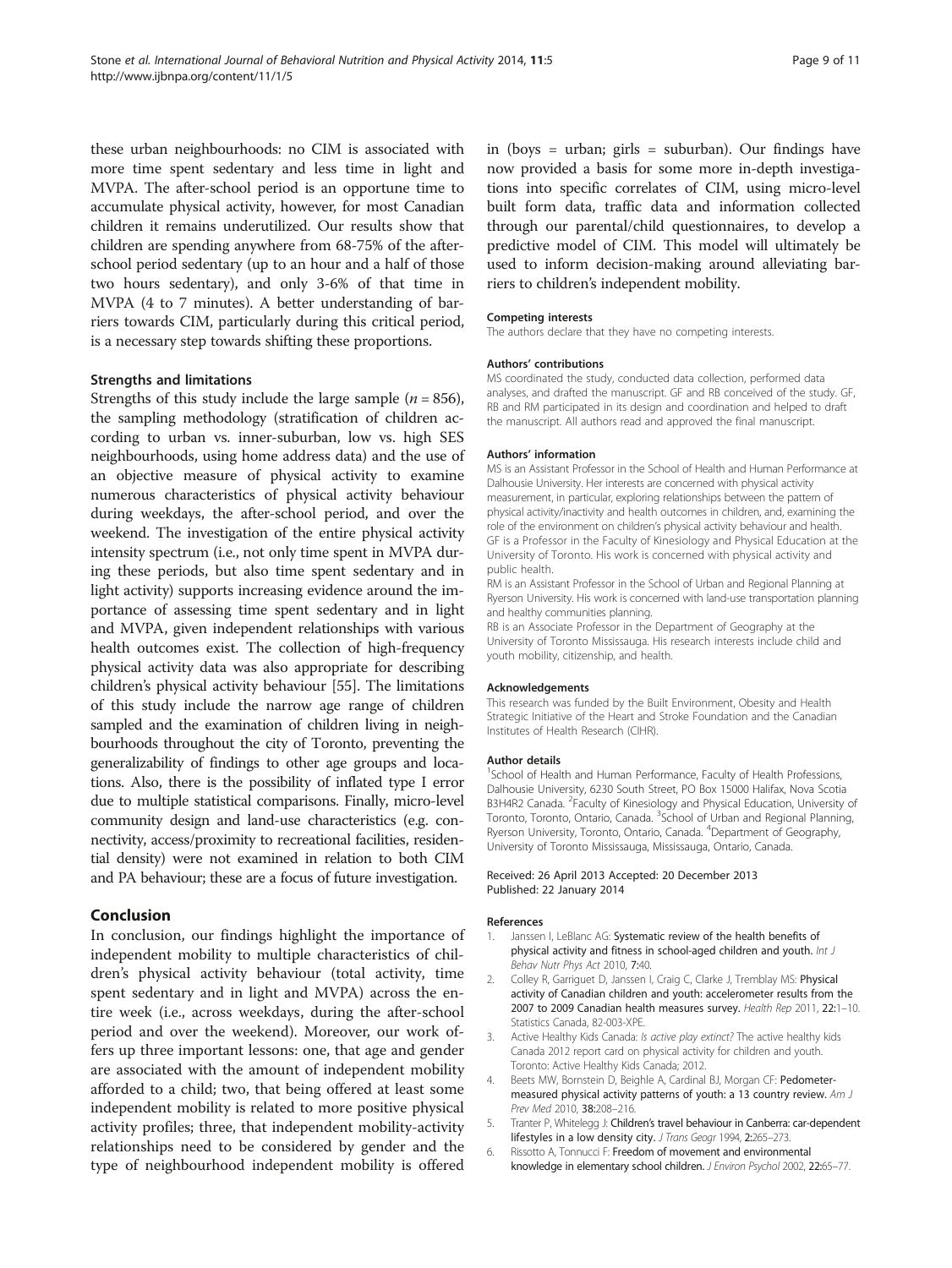- <span id="page-9-0"></span>7. Garbarino J, Dubrow N, Kostelny K, Pardo C: Children in danger: coping with the consequences of community violence. San Francisco, CA: Jossey-Bass Publishers; 1992.
- 8. Groves BM: Growing up in a violent world: the impact of family and community violence on young children and their families. Topics Early Child Spec Educ 1997, 17:74–102.
- 9. Holland J, Reynolds T, Weller S: Transitions, networks and communities: the significance of social capital in the lives of children and young people. J Youth Stud 2007, 10:97–116.
- 10. Kong L: Nature's dangers, nature's pleasures: urban children and the natural world. In Children's geographies. Playing, living, learning. Edited by Holloway SL, Valentine G. London: Routledge; 2000:257–271.
- 11. Bixler RD, Floyd MF, Hammitt WE: Environmental socialization: quantitative tests of the childhood play hypothesis. Environ Behav 2002, 34:795.
- 12. Armstrong N: Independent mobility and children's physical development. In Children's transport and the quality of life. Edited by Hillman M. London: Policy Studies Institute; 1993:35–43.
- 13. Huttenmoser M: Children and their living surroundings: empirical investigations into the significance of living surroundings for the everyday life and development of children. Children's Environ 1995, 12:403–413.
- 14. Davis A, Jones LJ: Children in the urban environment: an issue for the new public health agenda. Health Place 1996, 2:107–113.
- 15. Mackett R, Brown B, Gong Y: Children's independent movement in the local environment. Built Environ 2007, 33:454–468.
- 16. Page AS, Cooper AR, Griew P: Independent mobility in relation to weekday and weekend physical activity in children aged 10–11 years: the PEACH Project. Int J Behav Nutr Phys Act 2009, 7:2.
- 17. Wen LM, Kite J, Merom D: Time spent playing outdoors after school and its relationship with independent mobility: a cross-sectional survey of children aged 10-12 years in Sydney, Australia. Int J Behav Nutr Phys Act 2009, 16:15.
- 18. Floyd MF, Bocarro JN, Smith WR: Park-based physical activity among children and adolescents. Am J Prev Med 2011, 41:258–265.
- 19. O'Brien M, Jones D, Sloan D, Rustin M: Children's independent spatial mobility in the urban public realm. Childhood 2000, 7:257–277.
- 20. Hillman M, Adams J, Whitelegg J: One false move: a study of children's independent mobility. London: Policy Studies Institute; 1990.
- 21. Shaw B, Watson B, Frauendienst B, Redecker A, Jones T, Hillman M: Children's independent mobility: a comparative study in England and Germany (1971–2010). London: Policy Studies Institute; 2013.
- 22. Tranter P: Children's Mobility and urban form in Australasian, British and German cities [abstract], The 7th world conference on transport research. Sydney: AUS; 1995.
- 23. Faber Taylor A, Kuo FE: Is contact in nature important for healthy child development? State of the evidence. In Children and their environments. Edited by Spencer C, Blades M. Cambridge, UK: Cambridge University Press; 2006:124–140.
- 24. Collins D, Kearns R: The safe journeys of an enterprising school: negotiating landscapes of opportunity and risk. Health Place 2001, 7:293–306. [http://dx.doi.org/10.1016/S1353-8292\(01\)00021-1.](http://dx.doi.org/10.1016/S1353-8292(01)00021-1)
- 25. Freeman C, Tranter P: Children and their urban environment: changing worlds. London: Earthscan; 2011.
- 26. Sandqvist K: How does a family car matter? Leisure, travel and attitudes of adolescents in inner city Stockholm. World Trans Policy Pract 2002, 8:11–18.
- 27. Fotel T, Thomson U: The surveillance of children's mobility. Surveill Soc 2004, 1:535–554.
- 28. Kyttä M: Children's independent mobility in urban, small town, and rural environments. In Growing up in a changing urban landscape. Edited by Camstra R. Assen: Van Gorcum; 1997:41–52.
- 29. Kyttä M: The extent of children's independent mobility and the number of actualized affordances as criteria for child-friendly environments. J Environ Psychol 2004, 24:179–198.
- 30. Malone K, Rudner J: Global perspectives on children's independent mobility: a socio-cultural comparison and theoretical discussion of children's lives in four countries in Asia and Africa. Global Stud Child 2011, 1:202–259.
- 31. Veitch J, Bagley S, Ball K, Salmon J: Where do children usually play? A qualitative study of parents' perceptions of influences on children's active free play. Health Place 2006, 12:383–393.
- 32. Ding D, Sallis JF, Kerr JK, Lee S, Rosenberg DE: Neighbourhood environment and physical activity among youth: a review. Am J Prev Med 2011, 41:442–455.
- 33. Kearns R, Collins D, Neuwelt P: The walking school bus: extending children's geographies? Area 2003, 35:285–292.
- 34. Kerr J, Rosenberg D, Sallis J, Saelens B, Frank L, Conway T: Active commuting to school: associations with environment and parental concerns. Med Sci Sports Exerc 2006, 38:787–794.
- 35. Drenowatz C, Eisenmann J, Pfeiffer K, Welk G, Heelan K, Gentile D, Walsh D: Influence of socio-economic status on habitual physical activity and sedentary behavior in 8- to 11-year old children. BMC Public Health 2010, 10:214. Available at:<http://www.biomedcentral.com/1471-2458/10/214> (Accessed October 5, 2011).
- 36. Ferreira I, van der Horst K, Wendel Vos W, Kremers S, van Lenthe FJ, Brug J: Environmental correlates of physical activity in youth – a review and update. Obes Rev 2007, 8:129–154.
- 37. Maher CA, Olds CS: Minutes, MET-minutes, and METs: unpacking socioeconomic gradients in physical activity in adolescents. J Epidemiol Community Health 2011, 65:160–165.
- 38. Stone MR, Faulkner GE, Mitra R, Buliung RN: Physical activity patterns of children in Toronto: the relative role of neighbourhood type and socioeconomic status. Can J Public Health 2012, 103(Suppl 3):S9-S14.
- 39. Tindal M: The home range of black elementary school children: an exploratory study in the management and comparison of home range. 8th edition. Worcester, MA: Graduate School of Geography, Clark University: Place Perception Report number; 1971.
- 40. Hart R: Children's experience of place. New York: Irvington; 1979.
- 41. Bjorklid P: Children's outdoor environment from the perspective of environmental and development psychology. In Children within environments: towards a psychology of accident prevention. Edited by Garling T, Vaalsiner J. New York: Plenum; 1985:91–106.
- 42. Matthews H: Making sense of place. Hertfordshire: Harvester Wheatsheaf; 1992.
- 43. Hillman M, Adams J: Children's freedom and safety. Children's Environ 1992, 9:10–22.
- 44. Aitken S: Children's geographies. Washington, DC: Association of American Geographers; 1994.
- 45. Prezza M, Stefania P, Morabito C, Cinzia S, Alparone FR, Guiliani MV: The influence of psychosocial and urban factors on children's independent mobility and relationship to peer frequentation. J Comm Applied Soc Psychol 2001, 11:435–450.
- 46. Tucker F, Matthews H: 'They don't like girls hanging around there': conflicts over recreational space in rural Northamptonshire. Area 2001, 33:161–168.
- 47. Brown B, Mackett R, Gong Y, Kitazawa K, Paskins J: Gender differences in children's pathways to independent mobility. Children's Geogr 2008, 6:385–401.
- 48. Brockman R, Fox KR, Jago R: What is the meaning and nature of active play for today's children in the UK? Int J Behav Nutr Phys Act 2011, 7:15.
- Stone MR, Faulkner G: The freedom to explore: examining the influence of independent mobility on weekday, after-school and weekend physical activity behaviour in children living in urban/suburban, low/high SES neighbourhoods [abstract]. Int Soc Behav Nutri Physical Act (ISBNPA) 2012. Austin, TX.
- 50. Stone MR, Faulkner G, Zeglen-Hunt L, Buliung R: Is outdoor play in Toronto extinct? Evidence from project BEAT (built environment and active transport) [abstract]. Canadian Soc Psychom Learn Sport Psychol (SCAPPS) 2012, : - . Halifax, NS.
- 51. Larson LR, Green GT, Cordell HK: Children's Time outdoors: results and implications of the national kids survey. J Park Recreat Administr 2011, 29:1–20.
- 52. Stone MR, Zeglen-Hunt L: Project BEAT (built environment and active transport): summary report of study 2 findings of school travel behaviour of grade 5 and 6 students in Toronto, Canada: – . [http://physical.utoronto.ca/Beat.aspx.](http://physical.utoronto.ca/Beat.aspx)
- 53. Hess PM: Avenues or arterials: the struggle to change street building practices in Toronto, Canada. J Urban Design 2009, 14:1–28.
- 54. Cole TJ, Bellizzi MC, Flegal KM, Dietz WH: Establishing a standard definition for child overweight and obesity worldwide: international survey. BMJ 2000, 320:1240.
- 55. Stone MR, Rowlands AV, Middlebrooke AR, Jawis MN, Eston RG: The pattern of physical activity in relation to health outcomes in boys. Int J Pediatr Obes 2009, 4:306–315.